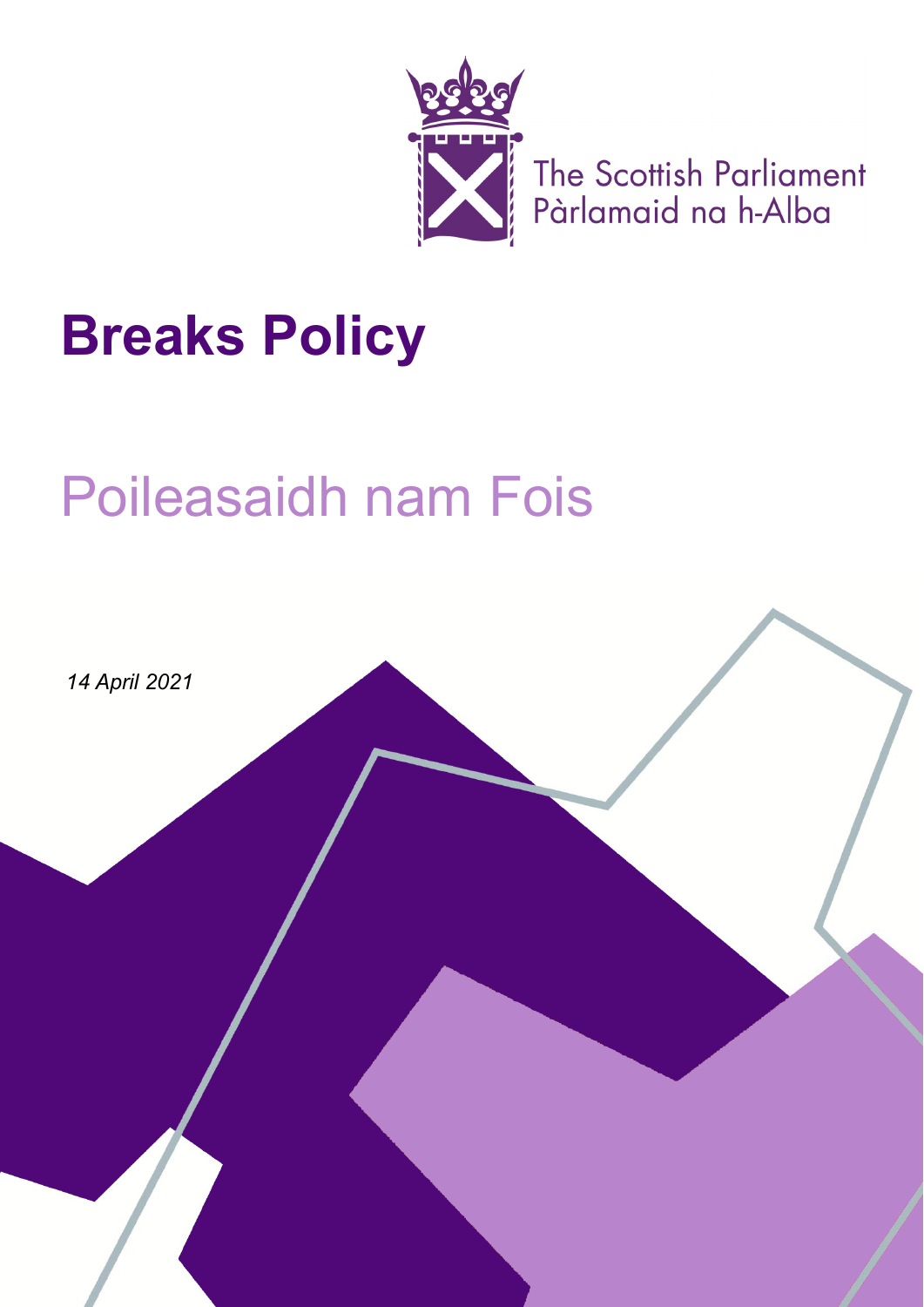### **Breaks Policy**

The successful and equitable application of the breaks policy depends on individual integrity and mutual trust and reasonableness between individuals and their managers. These principles lie at the heart of much that we do and achieve in our organisation and constitute a much prized part of our culture and way of working.

The policy and guidance applies to all staff who operate within our Flexible Working Hours arrangements (separate arrangements apply to operational security staff) and the terms were agreed with the Parliamentary Staff Trades Union Side.

### **Q&A**

#### **1. What is a break?**

Any period of time during which you are not working (for example, going to the bank, shopping, having lunch (other than a working lunch), having food or drink away from your desk whilst not working, going for a cigarette, accessing the internet or e-mail for personal use as described in paragraph 2 of the SPCB's Acceptable Use of IT Policy) constitutes a break and should not be included in calculating the length of your working day. Local arrangements in terms of breaks have been agreed in business areas which do not operate the flexible working hours system.

#### **2. What is not counted as a break?**

Short periods of time spent away from your desk or duties, for example, going to the toilet, doing DSE exercises (to provide your body with a change in sitting position and giving your eyes a rest), going within the building to get a drink or snack to be taken at your desk, going to the cash machine within the building or visiting the on-site nurse/GP are not counted as breaks.

It is part of our organisational culture to encourage networking, team building, coaching and mentoring and to recognise that many matters are best dealt with in face to face meetings in informal settings. These are all part of the working day and time spent in these and similar activities are not considered to be "breaks" from work. In the same way, if you leave your desk to read work related material over coffee or to have some "thinking time", that is not a break - although in all these situations it may be prudent to tell your line manager what you are doing to avoid your absence from your desk being misconstrued.

For the avoidance of doubt, going for a cigarette should always be counted as a break in all circumstances and should be recorded as such.

#### **3. When am I allowed to take breaks?**

Your Head of Office/Group is responsible for setting the parameters around which breaks may be taken within their own business area. Your line manager is responsible for deciding how this will work at a local level. Your line manager is also responsible for ensuring that abuses do not occur and that action is taken to stop or investigate any abuse of this policy that they observe or which is reported to them.

#### **4. What does being flexible and reasonable mean?**

Both staff and management need to take a reasonable and flexible approach to the question of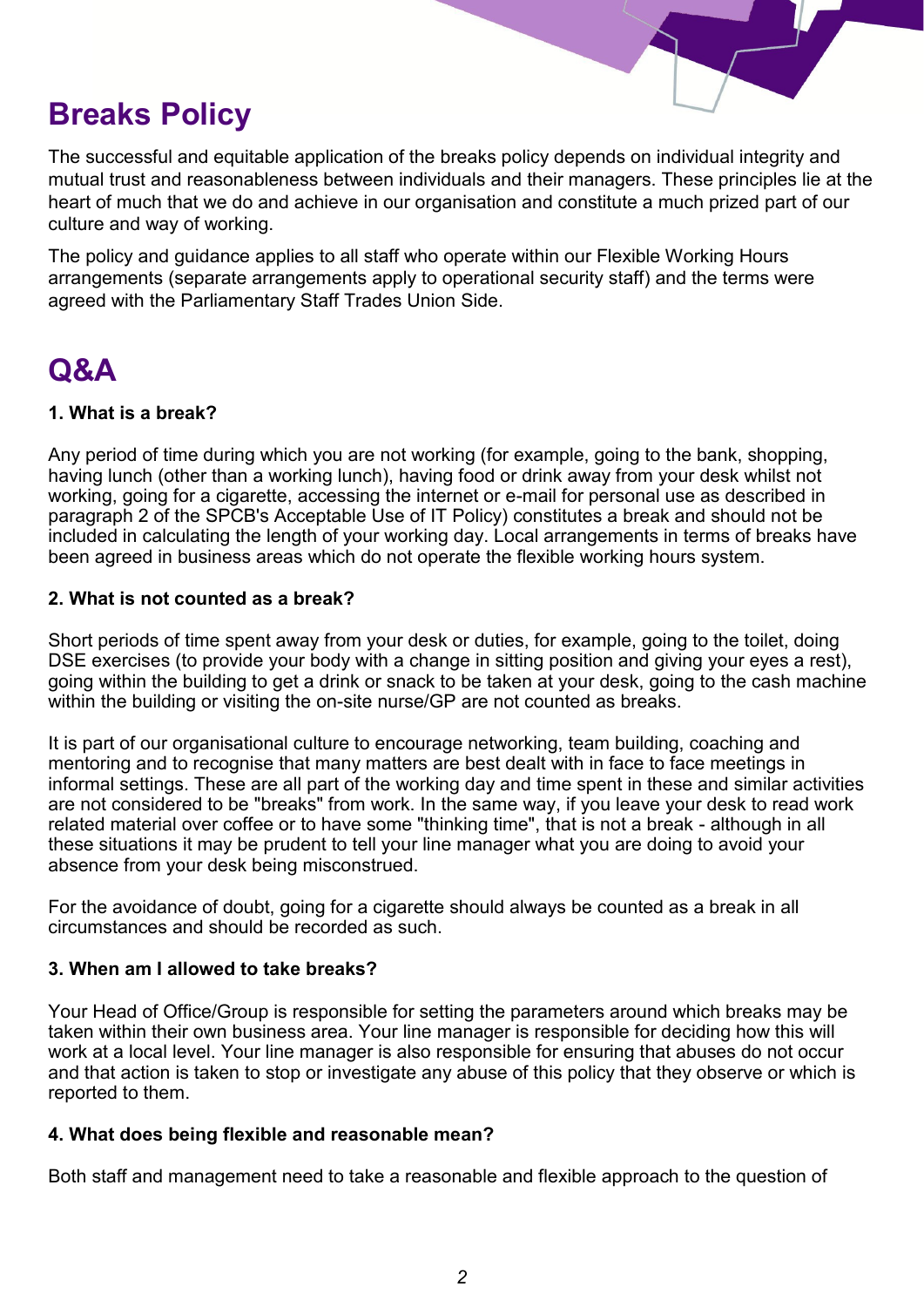when breaks can be taken. This would, for example include

• considering the overall impact on your team before taking a break-particularly, for example, taking a long lunch break on a busy day;

• managers should try to accommodate reasonable requests from staff and recognise that not all personal business can be accommodated during the traditional "lunch hour" ; and

• managers should where appropriate recognise work done by a member of staff in his or her own time and not otherwise recorded and reflect this in deciding whether it is necessary to treat "personal time" as a break

#### **5. What if my health dictates that I need to take breaks in work time?**

If that is the case a schedule that takes into account business requirements and your needs will be agreed between you, your line manager and the People and Culture Office in consultation with our Occupational Health Service.

#### **6. How do I record my breaks?**

Since our flexible working arrangements are based on trust, it is your responsibility to record accurately on [TRS \(Time Recording System\)](https://hosted.softworks.com/spcb/SwFed/Clockwise/) your lunch breaks and the time taken for other breaks during each day.Staff should record breaks by entering them into [TRS \(Time Recording](https://hosted.softworks.com/spcb/SwFed/Clockwise/)  [System\)](https://hosted.softworks.com/spcb/SwFed/Clockwise/) each time they take a break during the working day. There is no limit to the number of breaks that can be entered into the system on a daily basis.

#### **7. What happens for staff on a rota?**

Your managers will be responsible for ensuring that rotas are devised in such a way that they accommodate time for breaks.

#### **8. Is there any limit to the length of my break?**

Yes. Under the terms of the Working Time Regulations you are entitled to a minimum of one uninterrupted 20 minute break for each period of 6 hours worked. This is generally provided for under our contractual terms which require that you must take at least one uninterrupted break of at least 30 minutes per day. An incentive is provided to ensure that you take this break in that you are required to debit your time by 30 minutes whether or not you actually take the break. If you want to take a break longer than two hours, then you should agree this in advance with your line manager.

#### **9. What if I work through my break?**

It is not good practice nor is it good for you to work through your break and managers are asked to ensure that all full-time members of staff (there is some flexibility in the case of part-time staff who work part days) take at least one uninterrupted break of at least 30 minutes per day. If you choose to work through your break you will still be required to debit your time by 30 minutes. As mentioned in the question above, this requirement is in place to provide an incentive so that you take the required break. Working through your break should only happen on an exceptional basis when there are compelling business reasons for so doing. Where it happens that, for business reasons, you are unable to take your 30 minute break, then your line manager can authorise an appropriate time credit. Line managers who wish to credit a staff member with a working lunch can refer to 'How To' of the Line Manager Guides on the [TRS \(Time Recording System\)](https://hosted.softworks.com/spcb/SwFed/Clockwise/) Time and Attendance [SharePoint site.](http://hr/SitePages/Time%20Recording%20and%20Attendance.aspx)

#### **10. Are there any Health & Safety considerations?**

If you are going to be away from your desk for any length of time and for any reason, you should let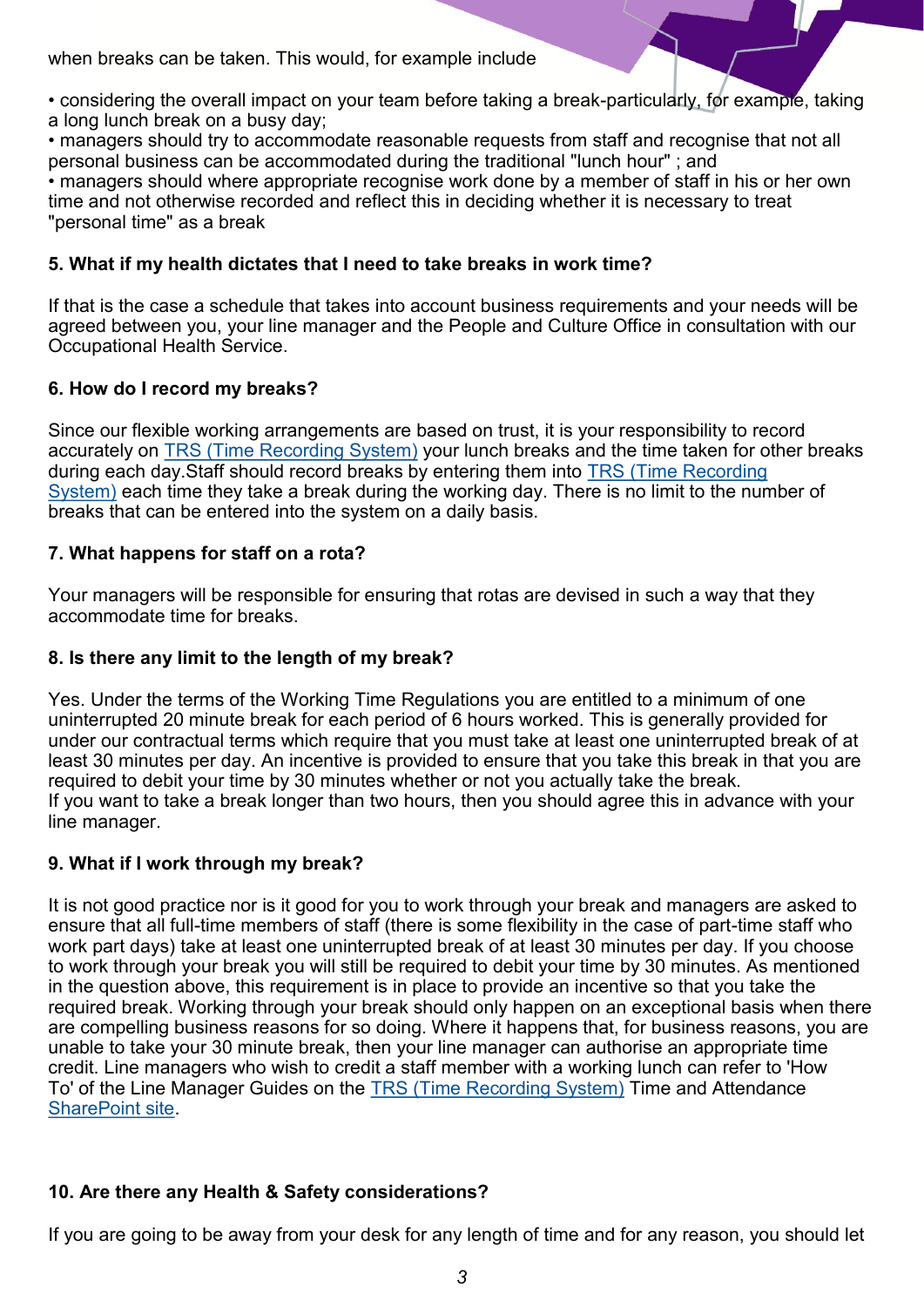one of your colleagues know. This will avoid confusion in the event of an evacuation from the building.

## **Breaks Policy**

What is the Policy on breaks?

- Breaks do not count as working time for the purposes of contracted hours;
- Under the terms of our flexible working hours arrangements, staff must take an uninterrupted break of at least thirty minutes if they work 6 or more hours per day;

• The actual length of breaks and when they may be taken are not prescribed for non-shift workers;

• When breaks may be taken is at line managers' discretion and these may have to be rostered to suit the business needs of the work area. Generally, however, staff may take breaks when they wish so long as they can be accommodated without undue impact on the business operation;

• Managers are encouraged to take a flexible approach to breaks. So long as breaks are not counted as working time, and these can be accommodated in terms of delivering the business, managers should feel able to agree to any requests; and

• Breaks in excess of 2 hours should normally be authorised by the immediate line manager in advance;

• Staff must ensure that all breaks are accurately recorded within [TRS \(Time recording](https://hosted.softworks.com/spcb/SwFed/Clockwise/)  [System\).](https://hosted.softworks.com/spcb/SwFed/Clockwise/) Please refer to [Your Pay, Hours and Holidays in the Employee Handbook](https://www.spstaffhandbook.com/your-pay-hours-holidays) for more detail on recording breaks.

• Managers will actively check the hours clocked/leave requested in [TRS \(Time Recording](https://hosted.softworks.com/spcb/SwFed/Clockwise/)  [System\)](https://hosted.softworks.com/spcb/SwFed/Clockwise/) on a weekly basis to ensure this procedure is correctly followed.